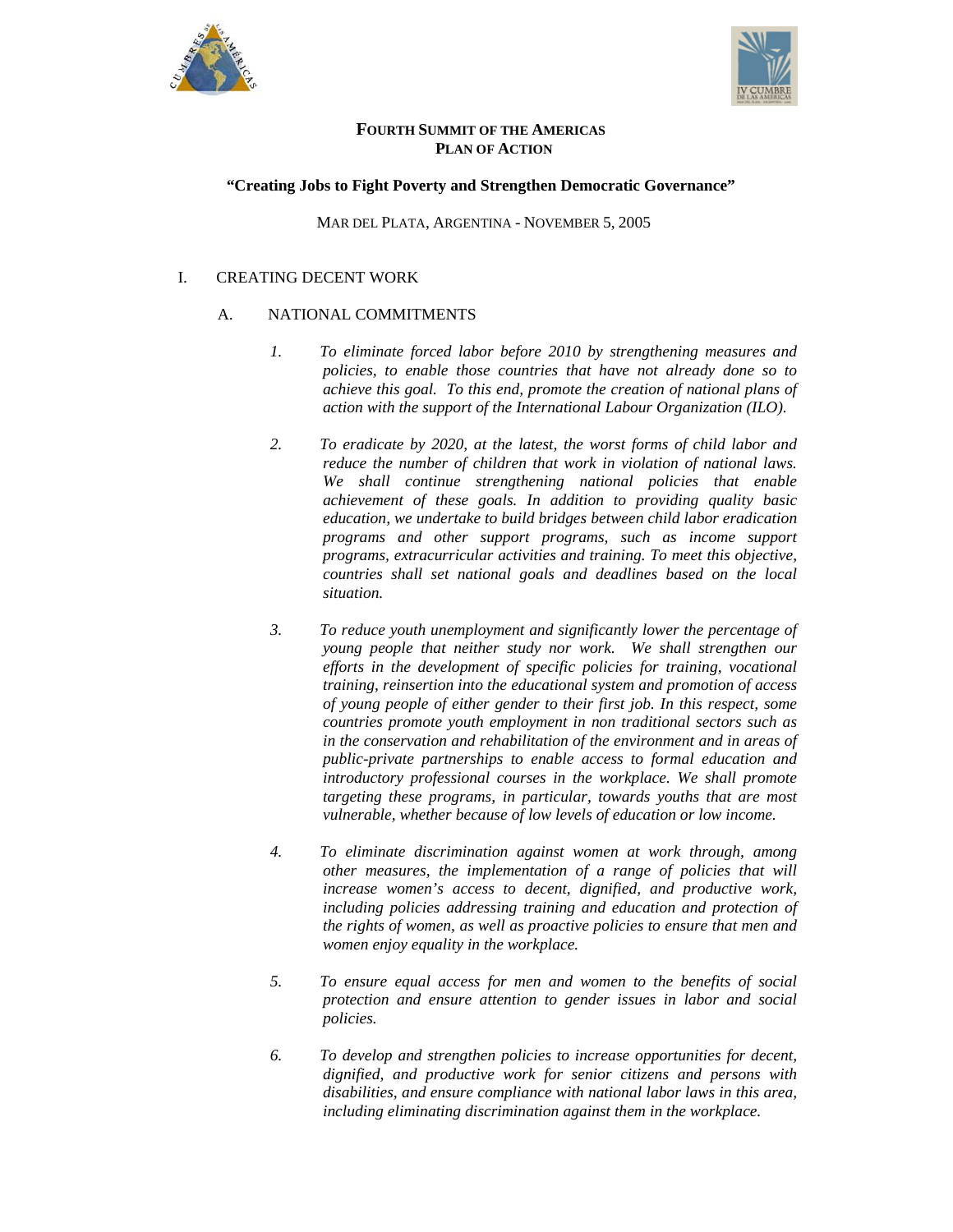- *7. To implement policies that provide equal pay for equal work or, as appropriate, for work of equal value.*
- *8. To significantly reduce the levels of unregistered work by implementing or strengthening mechanisms that ensure enforcement of national labor laws in the workplace.*
- *9. To promote goals for the gradual registration of workers who are wage earners but not covered by social protection, especially domestic workers.*
- *10. To provide, improve or widen, as appropriate, comprehensive social protection systems so that all workers have access to relevant social safety net mechanisms.*
- *11. To promote tripartite and inclusive social dialogue and cooperation among social partners and governments and call on the ILO for support as needed.*
- *12. To encourage, as appropriate, with the corresponding educational authorities, the inclusion in educational curricula the study of the Fundamental Principles and Rights at Work and the dimensions of decent work, bearing in mind the approach of the ILO.*
- *13. To carry out actions towards the promotion of the fundamental principles and rights at work and develop, together with the ILO, cooperation strategies to be complied with by member countries.*
- *14. To increase the proportion of the active population, both employed and unemployed, that participates in occupational training activities to acquire or update their skills, including those required in the knowledgebased economy, making use of the good practices developed by CINTERFOR/ILO in various countries in the region.*
- *15. In addition to public efforts in this area, to promote the development of business services that support occupational training that facilitates the entry into the formal labor market and the upgrading of the skills of the labor force.*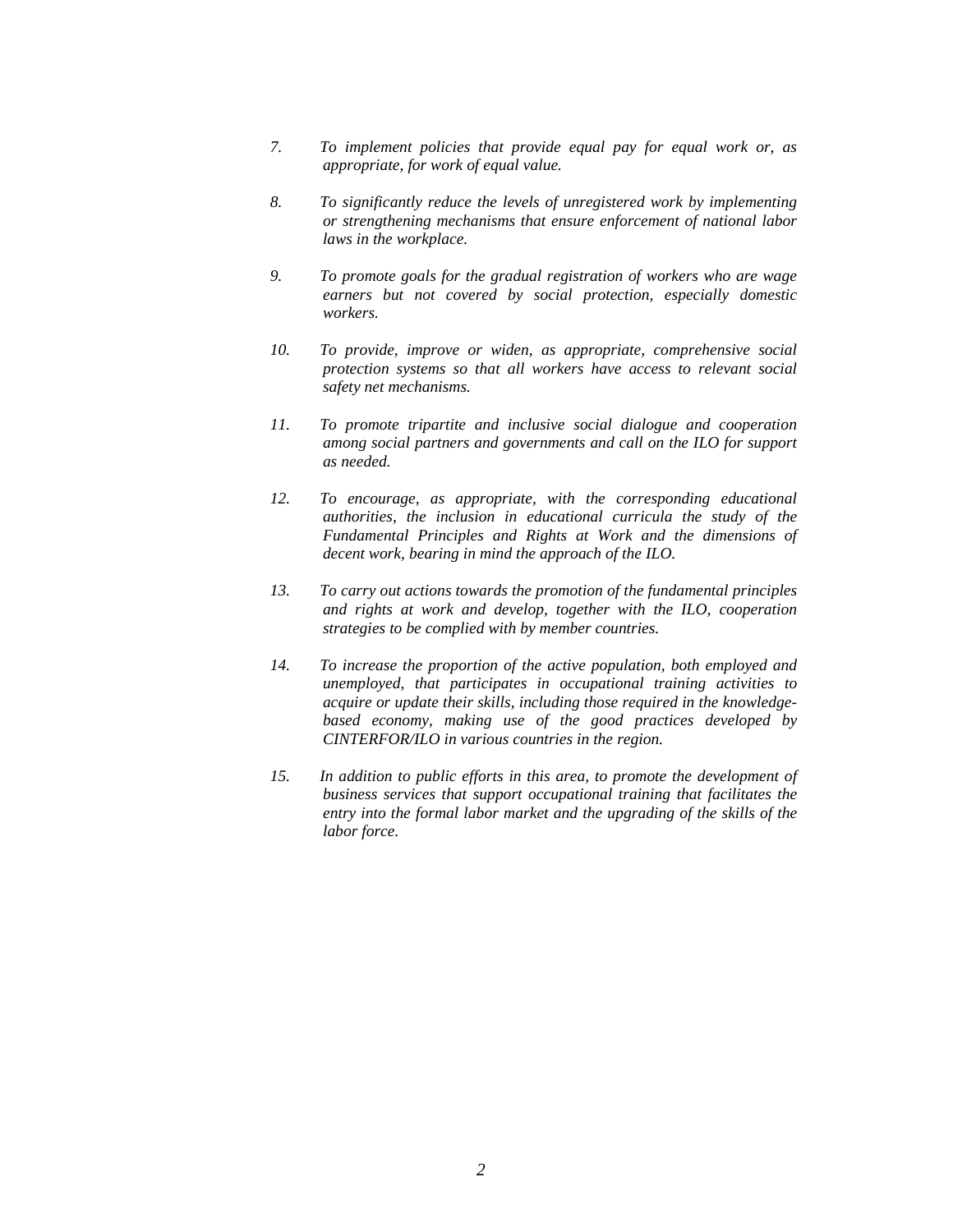- *16. To promote occupational health and safety conditions and facilitate healthy work environments for all workers, and, to that end, ensure effective labor inspection systems. For this purpose, it is essential to foster strategic alliances between the labor, health, environment and education sectors.*
- *17. To criminalize migrant smuggling and trafficking in persons, effectively enforce national laws and regulations to confront migrant smuggling and trafficking in persons, and strengthen institutions and the training of professional staff to be better positioned to investigate and prosecute the responsible parties, undertake prevention initiatives, as well as protect and assist the victims of these crimes.*
- *18. To adopt measures to encourage the full and effective exercise of the rights of all workers, including migrant workers, as well as application of core labor standards, such as those contained in the ILO Declaration on Fundamental Principles and Rights at Work and its follow-up, adopted in 1998. Explore ways for the ILO to provide technical advisory services to member states to help them accomplish that objective.\**

### B. HEMISPHERIC COOPERATION

l

- *19. To continue strengthening the capacity of the Ministries of Labor to effectively enforce our national labor laws and regulations. We will continue to promote cooperation among the Ministries of Labor, within the context of the Inter-American Conference of Ministers of Labor (IACML).*
- *20. To strengthen constructive dialogue on international migration, with a view to full recognition of human rights of migrant workers, reduce their vulnerable conditions at work, as well as advocate effective compliance of the principle of equality and non-discrimination at work in accordance with international instruments in this area and, thereby, ensure that migration is an orderly process that benefits all parties and boosts productivity at the global level.\*†*
- *21. To strengthen and establish collaboration mechanisms among countries of transit, origin and reception of migrant workers in the Hemisphere so as to disseminate information on labor rights of migrant workers.*

<sup>\*</sup> Paragraph 18: The United States reserves on this paragraph and prefers instead the following text: "Protect and promote the rights of all workers, including migrant workers in accordance with the legal framework of each country, and applicable international law, and promote respect for the ILO Declaration on Fundamental Principles and Rights at Work and its follow-up. Explore ways for the ILO to provide technical advisory services to Member States to help them accomplish that objective."

<sup>\*</sup> Paragraph 20: The United States notes that this language was discussed in connection with the declaration and consensus was achieved, including the United States, on the basis of the following language: "increase Inter-American cooperation and dialogue to reduce and discourage undocumented migration as well as to promote migration processes in accordance with the legal system of each state and applicable international human rights law."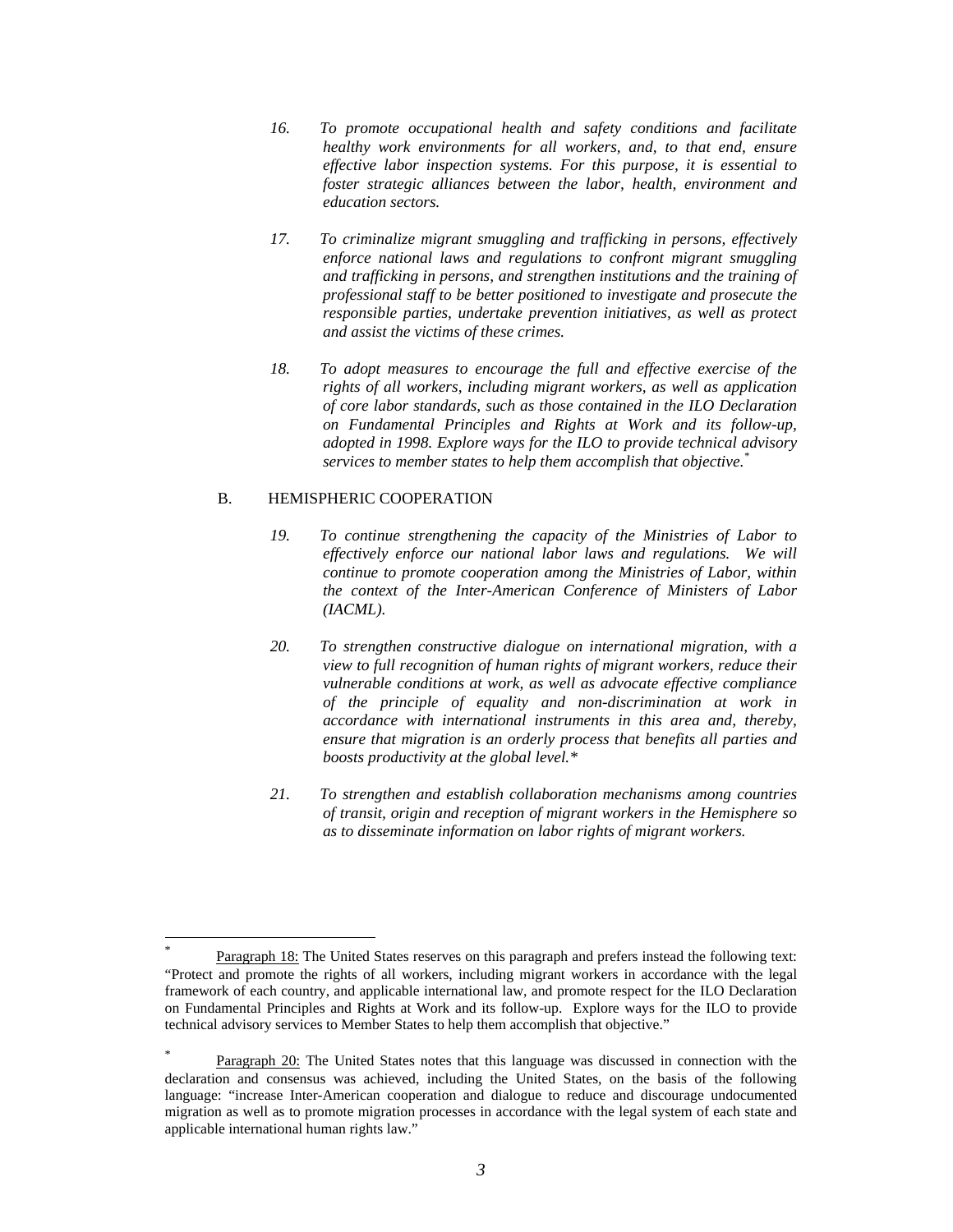- *22. To strengthen, in cooperation with the Inter-American Commission of Women (CIM), ILO, and the Economic Commission for Latin America and the Caribbean (ECLAC), national capacities to produce statistics particularly focused on labor matters broken down by gender and race.*
- *23. To request that the Organization of American States (OAS) continue its technical support in the implementation of the Inter-American program adopted by resolution AG/RES. 2141 (XXXV-O/05) of the thirty-fifth period of regular sessions of the General Assembly. .*

#### II. GROWTH WITH EMPLOYMENT

- *24. To promote an inclusive social tripartite and transparent dialogue as an instrument for the proposition of policies and resolution of labor conflicts in order to strengthen the representation and stimulate the participation of unions and of employer organizations in the formulation and implementation of national policies for the promotion of decent work.*
- *25. To undertake, when pertinent, an analysis of the structure of employment at the national, regional, and local level and of the sectors and subsectors that might have a higher potential impact on increases of income, employment and poverty reduction.*
- *26. To make efforts aimed at facilitating the incorporation and/or enlargement, as appropriate, to our national statistics systems, of the information on the contribution to the generation of added value, reduction of poverty, fostering of social welfare by productive cooperatives and other independent labor categories.*
- *27. To promote increased communication between ministries responsible for economic, social, and labor policies at the national level with the objective of coordinating policies centered on job creation and poverty reduction.*
- *28. To encourage investment in basic infrastructure having a high positive impact on employment in order to promote growth and productive employment.*
- *29. To promote and encourage, when pertinent, the creation of agencies and fora for the identification and feasibility assessment of investment projects in basic infrastructure.*
- *30. To promote training and technical and credit assistance services, and professional training, and to strengthen the development of business, technological, and management skills for micro, small, and mediumsized companies, facilitating their inclusion as local suppliers.*
- *31. To create and/or strengthen, as appropriate, agencies specialized in development services, and improve the business climate for micro, small,*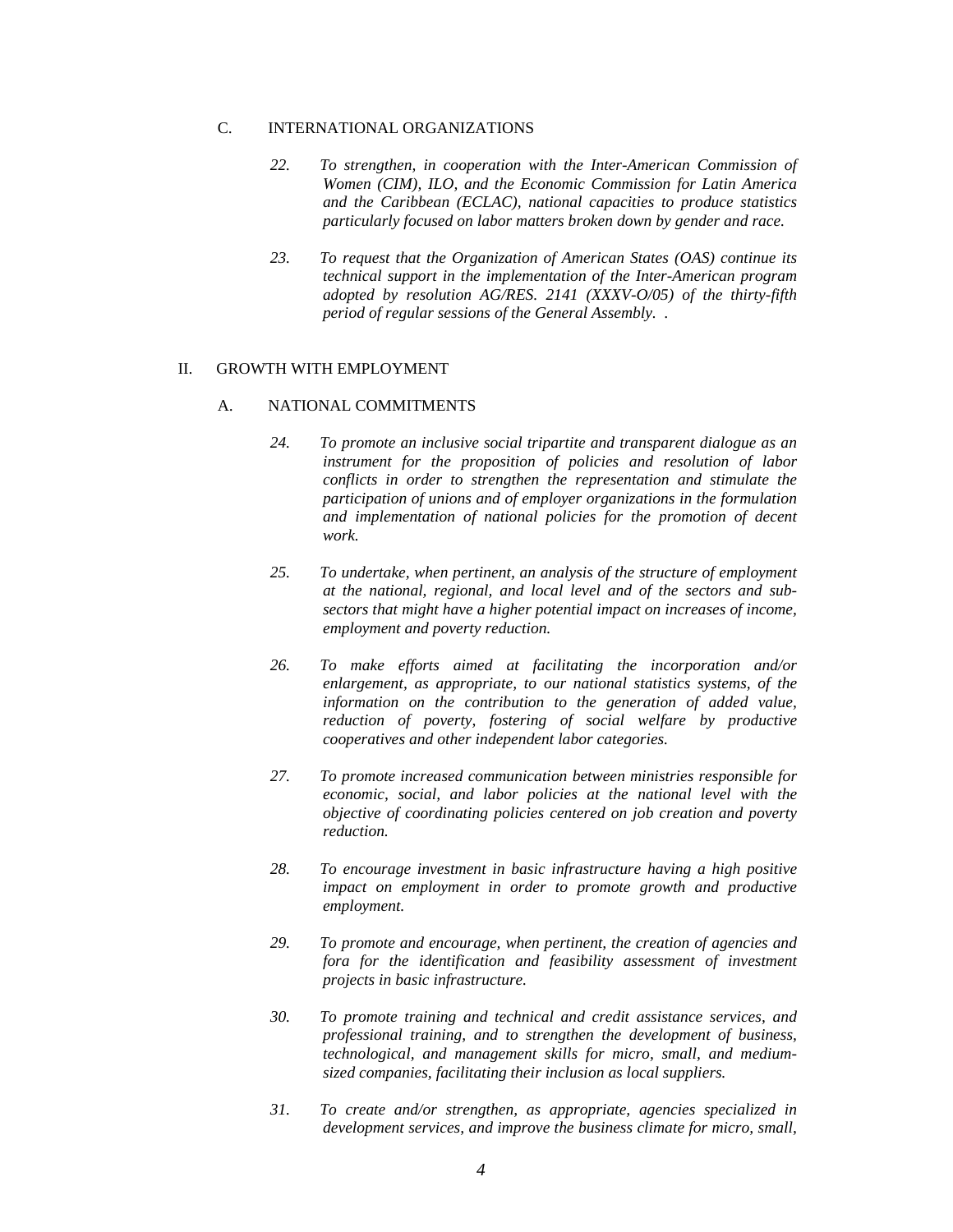*and medium-sized companies facilitating access to markets, including foreign markets, byrequesting from multilateral institutions technical, and financial assistance for the achievement of this goal.* 

- *32. To stimulate the design or strengthening of mechanisms or initiatives for access to credit by, among other measures, the fostering of the property registry and cadastre, in which legal certainty is expressed, among other means, through the verification of the title and the use of it, ensuring that the property rights benefit all people without discrimination.*
- *33. To favor the research, development, and adoption of renewable and efficient energy sources and the deployment of technology for cleaner and more efficient energy sources, including among them, those that foster the intensive use of labor, which, together with the promotion of sustainable development, and addressing climate change concerns, permit the reduction of poverty.*
- *34. To stimulate policies that improve income distribution.*
- *35. To support the implementation of the Ministerial Agreement of Guayaquil in 2005, Agriculture and Rural Life in the Americas. (AGRO 2003-2015 Plan)*

#### B. HEMISPHERIC COOPERATION

- *36. To encourage the exchange of experience with regard to the role of micro, small, and medium-sized enterprises and access to procurement programs, in the creation of productive jobs, development of competitive skills, reduction of the informal sector, and the fight against poverty.*
- *37. To establish mechanisms to exchange good practices and innovative approaches for the development of micro, small, and medium-sized companies, such as the Small and Medium-sized Enterprise Congress of the Americas, and foster greater public and private participation in this Congress.*
- *38. To develop a hemispheric virtual network for the exchange of business opportunities.*
- *39. To substantially improve the capacity at the national, regional, and hemispheric levels for risk mitigation; to implement cost-effective and robust early warning systems, and to enhance disaster recovery and reconstruction capabilities in collaboration with relevant international and regional institutions. To explore with relevant international and regional institutions the coordinated development of effective publicprivate catastrophic risk insurance systems.*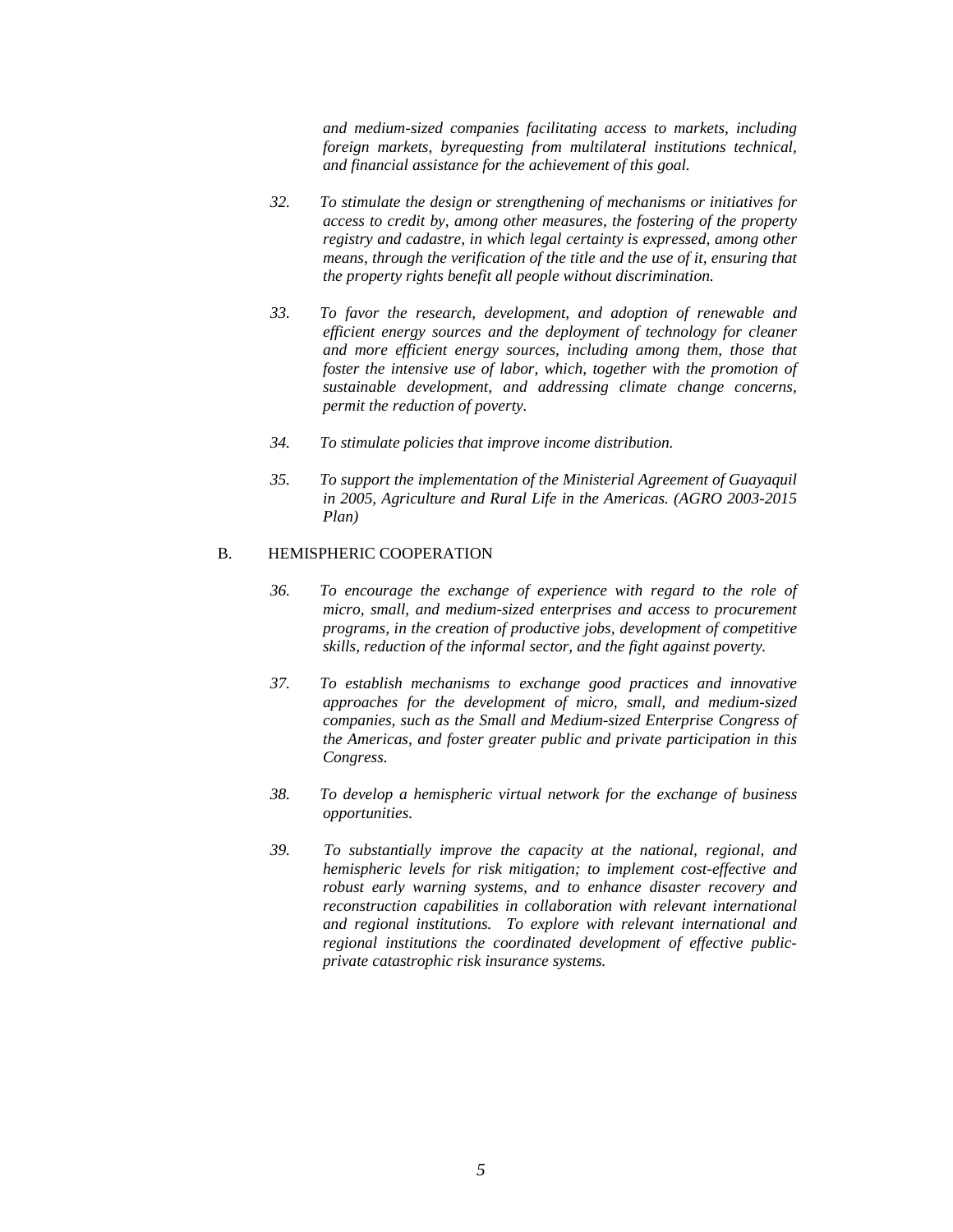- *40. To foster multilateral cooperation from development banks in order to identify and provide financing for national and regional infrastructure projects, in particular those designed to promote sustainable development, generate employment, and fight poverty.*
- *41. To promote increased funding and investment in science and technology, engineering and innovation. To request the appropriate multilateral organizations to strengthen technical and financial cooperation activities aimed at pursuing this goal and at the development of national innovation systems.*
- *42. To request the ILO to extend its technical assistance and support to countries (governments, organizations of employers, and workers) in their efforts to promote the creation of more and better jobs, especially through the strengthening and development of micro, small, and medium-sized companies.*
- *43. To request Inter-American Institute for Cooperation on Agriculture (IICA) and ECLAC to continue with their efforts to develop an information system for the follow-up and evaluation of the AGRO 2003- 2015 Plan, and the other members of the Joint Summit Working Group to join in those efforts as a contribution to defining goals and indicators for the mandates of the Summit of the Americas.*
- *44. To explore ways for the multilateral development banks to provide more assistance to the poorest and least creditworthy countries as performance-based grants, and expand the multilateral development banks role in catalyzing private sector investment.*

## III. SOCIAL DEVELOPMENT

- *45. To foster the development of comprehensive economic and social policies at the national level, principally aimed at employment growth; reduction of poverty, exclusion and inequality; personal skills development; and access to opportunities for integral development.*
- *46. To implement with the support of the PanAmerican Health Organization (PAHO) – the "Three Ones Initiative: one HIV/AIDS action framework, one national AIDS coordinating authority, and one country-level surveillance and evaluation system" developing primary prevention of HIV/AIDS and strengthening health services for young people and other vulnerable groups, with special attention to the problem of stigma and discrimination in the labor environment, taking into account the ILO Code of Conduct on HIV/AIDS in the workplace. To promote efforts to provide integral prevention, treatment, and care to HIV/AIDS carriers with the aim of providing as close as possible universal access to treatment for all those who need it as soon as possible.*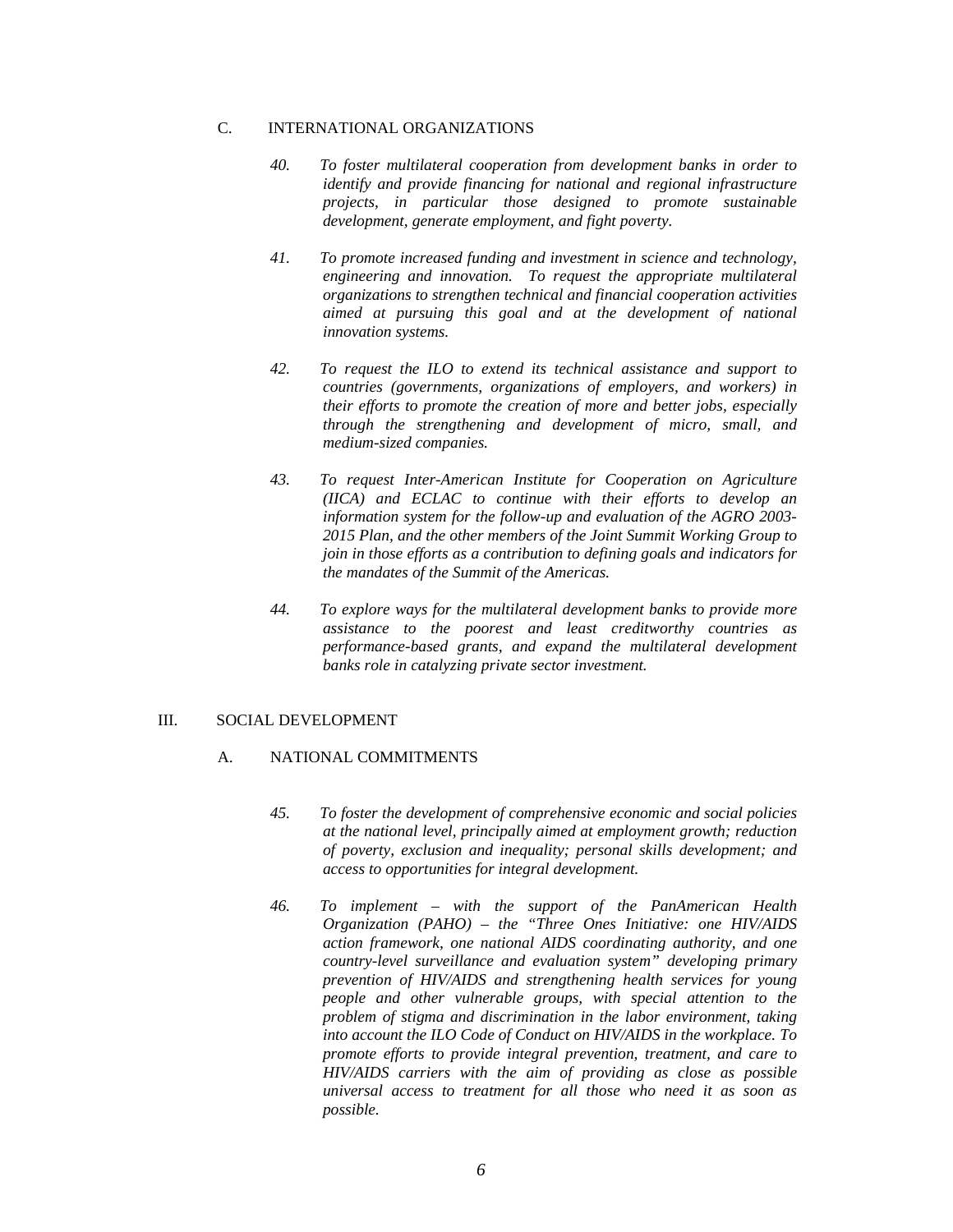- *47. To initiate immediately, with the support of PAHO, and finalize by June 2006, national plans on the preparation of influenza and avian flu pandemics in countries that do not have plans. In countries that already have plans, these should be implemented immediately according to the January 2005 decision of the Executive Committee of the World Health Organization (WHO).*
- *48. To strengthen at the national level the strategy of supervised treatment of tuberculosis, with all of its components, and extend the coverage of the population at risk; in the same manner, coordinate efforts to reduce malaria in endemic countries and strengthen the fight against classic and hemorrhagic dengue.*
- *49. To promote efforts to ensure, by 2010, completion of quality primary school education for all children, and promote the setting of goals, before 2007, for the completion of quality middle-school education.*
- *50. To strengthen, within national health systems, primary health care actions as a step to prevent diseases and their consequences and reduce morbidity with the purpose of ensuring equal access to health services for all people in the hemisphere.*
- *51. To promote an ongoing, respectful, and constructive dialogue with indigenous peoples and develop policies to create the necessary conditions to facilitate their integral and sustainable development, access to decent work, and living conditions, enabling them to overcome poverty with full respect of their rights.*

## B. HEMISPHERIC COOPERATION

- *52. To identify and exchange, within the framework of the OAS, practices in the region regarding policies and programs to confront poverty.*
- *53. To continue to strengthen regional cooperation and the mobilization of resources to advance in the fight against the production, trafficking and consumption of illicit drugs and psychotropic substances, calling upon the countries of the hemisphere, in cooperation with the Inter-American Drug Abuse Control Commission (CICAD), to: develop, implement, and evaluate substance abuse prevention programs, in particular for children and young people, such as "Life Skills", among others; expand the "Program to Estimate the Human, Social, and Economic Cost of Drugs in the Americas"; and promote support for the integral and sustainable development strategies carried out by the countries affected by cultivation and production of illicit drugs.*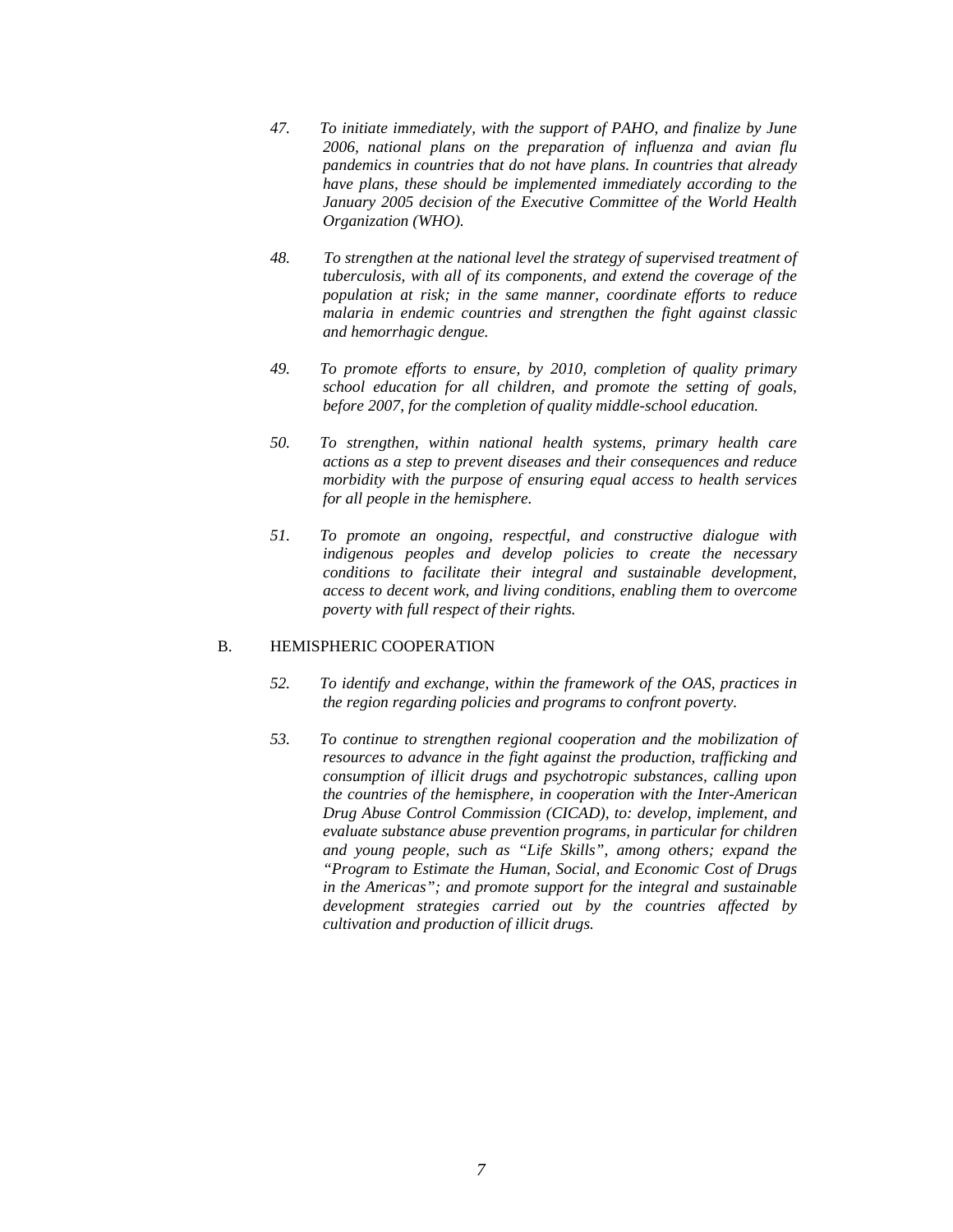- *54. We recognize the positive results of the Global Fund for HIV/AIDS, tuberculosis, and malaria (GFATM) and we reaffirm our support to their activities and goals. We recommend the continued important participation of civil society in the fulfillment of these goals, and we urge the Global Fund Board to evaluate the eligibility criteria with the intent of addressing middle income countries in the hemisphere.*
- *55. To develop, within the framework of the OAS, before 2008, the study of a literacy program, taking into account successful experiences in order to advance towards the eradication of illiteracy in our countries.*
- *56. To promote, within the framework of the OAS, the exchange of experiences for the implementation of electronic education programs articulating means, resources, and tools aimed at strengthening and enriching the educational processes in schools, including the use of new information and communication technologies.*
- *57. To encourage the work now under way in the OAS, to conclude successfully the negotiation of the Social Charter of the Americas and its Plan of Action.*
- *58. To call upon the First Inter-American Meeting of Social Development Ministers to be held in El Salvador, in agreement with resolution AG/RES. 1984 (XXXIV-O/04) of the thirty-fourth period of regular sessions of the OAS General Assembly, to consider, among others, the progress as regards the commitments included in this Plan of Action that pertain to the scope of their competencies.*
- *59. To consider at the next OAS period of regular sessions of the General Assembly to be held in the Dominican Republic, a Declaration on the Decade of the Americas for Persons with Disabilities (2006-2016), together with a program of action.*
- *60. To intensify negotiations for the quick adoption of the American Declaration on the Rights of Indigenous Peoples and ensure the continuity and transparency of their effective participation in the ongoing dialogue at the OAS.*

## IV. STRENGTHEN DEMOCRATIC GOVERNANCE

- *61. Taking into account the theme of the Mar del Plata Summit and bearing in mind that our concept of security is multidimensional, to promote through concrete actions, at the national, sub-regional, hemispheric, and global levels, the implementation of the commitments identified in the Declaration on Security in the Americas.*
- *62. To continue supporting and strengthening the functioning of the bodies of the Inter-American System of Human Rights, promoting within the political bodies of the OAS, in the framework of the ongoing reflection process, concrete actions to achieve, among other objectives, greater*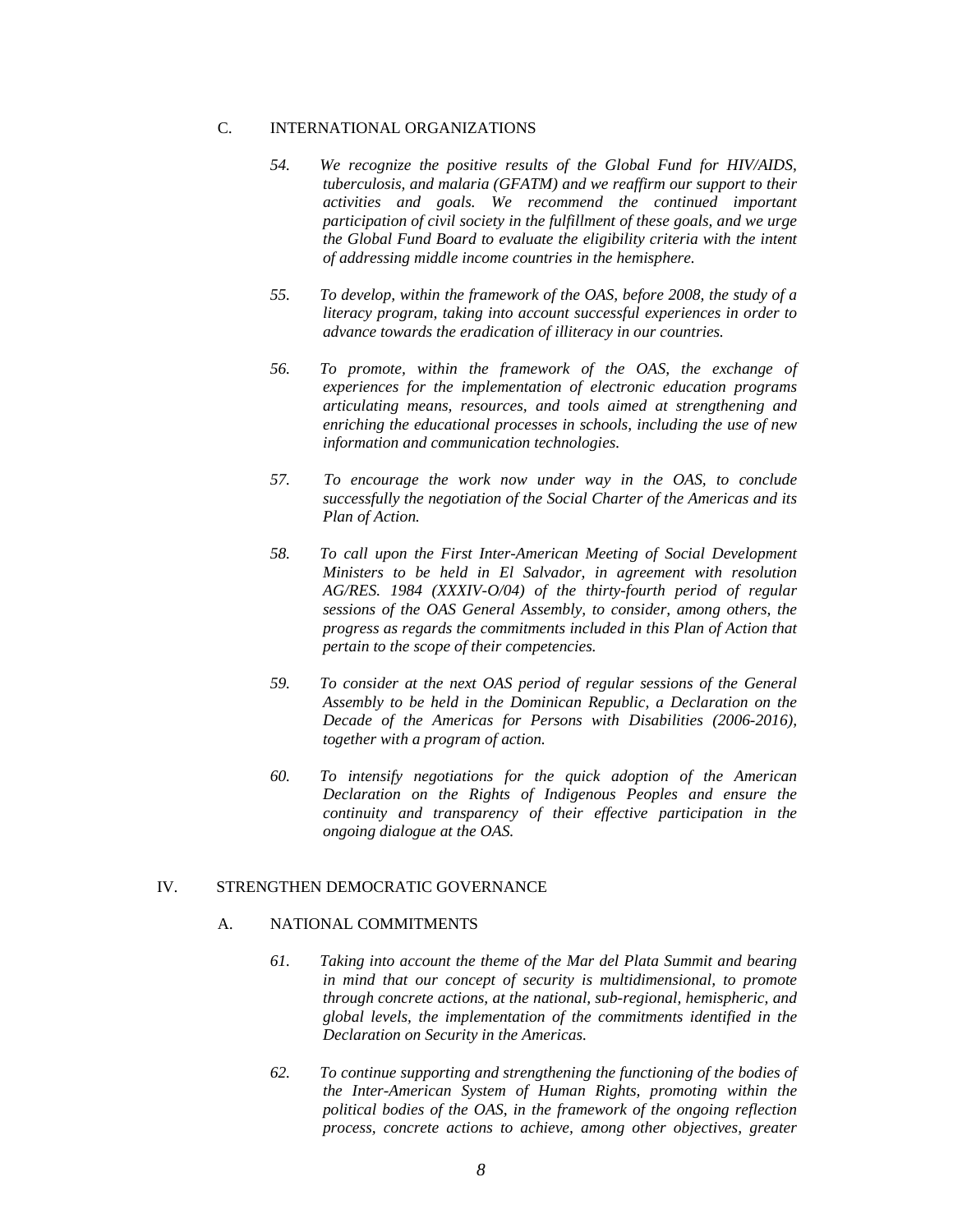*adhesion to the legal instruments, an effective observance of the decisions by the Inter-American Court of Human Rights and due consideration of the recommendations of the Inter-American Commission of Human Rights, and the improvement of access of the victims to the mechanisms of the system, and the adequate financing of the bodies of the System, including the fostering of voluntary contributions.* 

*63. To urge member states, as necessary, to consider signing and ratifying, or adhering to the additional Protocol of the Inter-American Convention on Human Rights in the Area of Economic, Social, and Cultural Rights, "Protocol of San Salvador" and to collaborate in the development of progress indicators in the area of economic, social, and cultural rights, in accordance with resolution AG/RES. 2074 (XXXV-O/05) of the thirtyfifth period of regular sessions of the General Assembly.* 

### B. HEMISPHERIC COOPERATION

- *64. To identify, before December 2006, specific initiatives for cooperation, and the exchange of experiences in the development of technical skills in our countries that contribute to the full application of the provisions of the Inter-American Convention Against Corruption, and the strengthening of its Implementation Follow-up Mechanism (MESICIC), giving special consideration to the recommendations to that effect arising from the first round of said Mechanism.*
- *65. To consolidate the Hemispheric Information Exchange Network for Mutual Legal Assistance in Criminal Matters and Extradition, support the actions for the implementation of a strategic plan for the Justice Studies Center of the Americas (JSCA), and strengthen the institutional development of the General Secretariat of the OAS in these issues, in accordance with the framework of the Meetings of Ministers of Justice or of Ministers or Attorneys General of the Americas (REMJA).*
- *66. To cooperate with solidarity with the Haitian people in their efforts to revitalize the democratic institutions, fight poverty, and foster equitable socio-economic development, including, the creation of decent work through, among others, greater support from the international financial institutions and cooperation agencies, and implement disarmament, demobilization, and reinsertion programs (DDR), with the support of MINUSTAH and the Special Mission of the OAS for the Strengthening of Democracy in Haiti.*